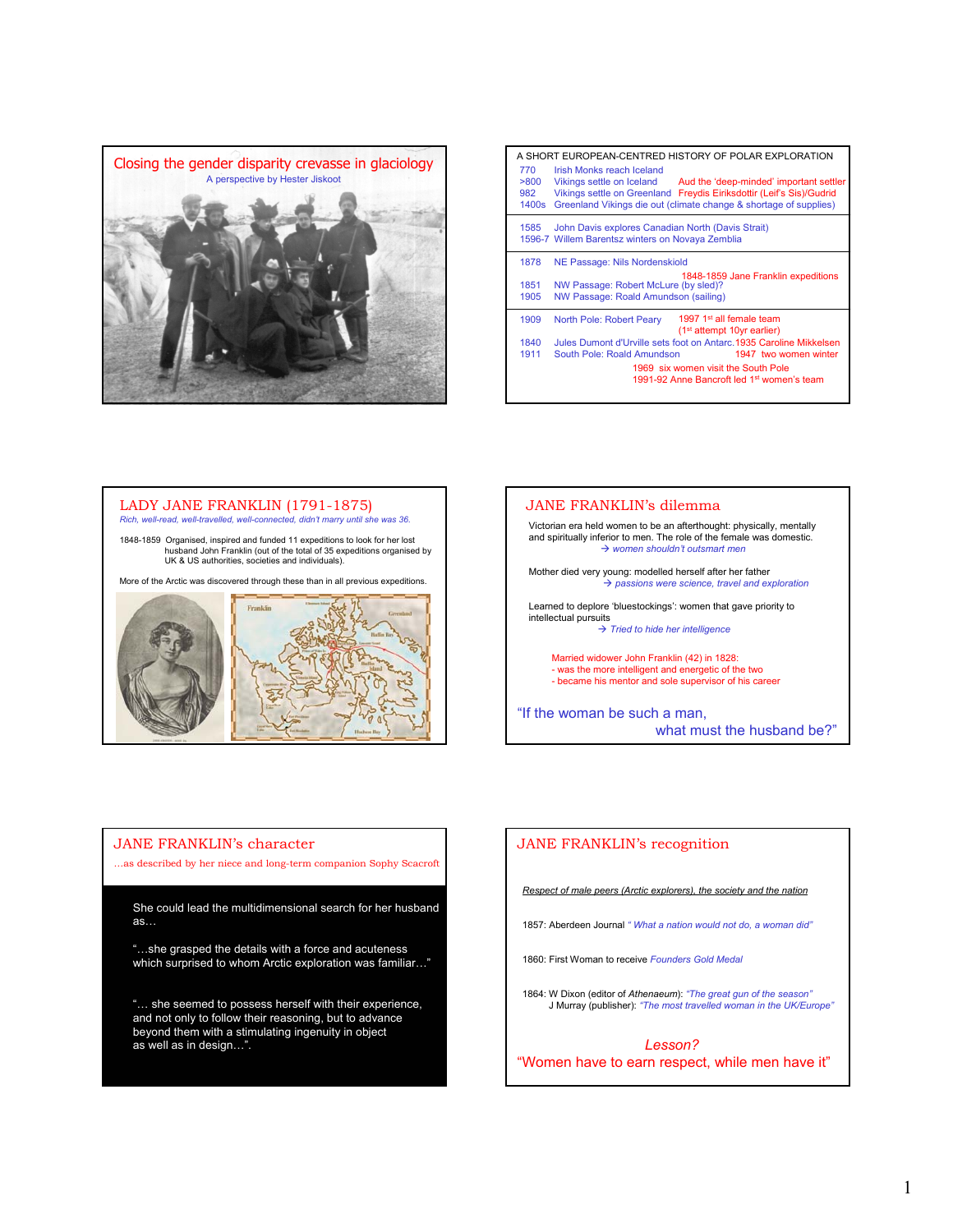

|                                                                                                                                                                                    |        | WOMEN IN THE ANTARCTIC                           |  |  |  |  |
|------------------------------------------------------------------------------------------------------------------------------------------------------------------------------------|--------|--------------------------------------------------|--|--|--|--|
|                                                                                                                                                                                    |        | 1950s Antarctica the only gentlemen's club left  |  |  |  |  |
| 1956-7 Marie Klenova (Russian) first female scientist in Antarctica                                                                                                                |        |                                                  |  |  |  |  |
| 1969<br>NSF(US) allowed women in Antarctic teams<br>Colin Bull organised an all-female team and was called 'traitor'                                                               |        |                                                  |  |  |  |  |
| 1998 - Diana Wall (Colorado State University):<br>"It's not so much that we notice anymore who are women and<br>who are men, but we're doing science, and it's a big team effort." |        |                                                  |  |  |  |  |
| PRESENT M/F RATIO IN ANTARCTICA                                                                                                                                                    |        |                                                  |  |  |  |  |
|                                                                                                                                                                                    | Summer | 2:1 in main US & Australian bases<br>3:1 overall |  |  |  |  |
|                                                                                                                                                                                    | Winter | >10:1                                            |  |  |  |  |







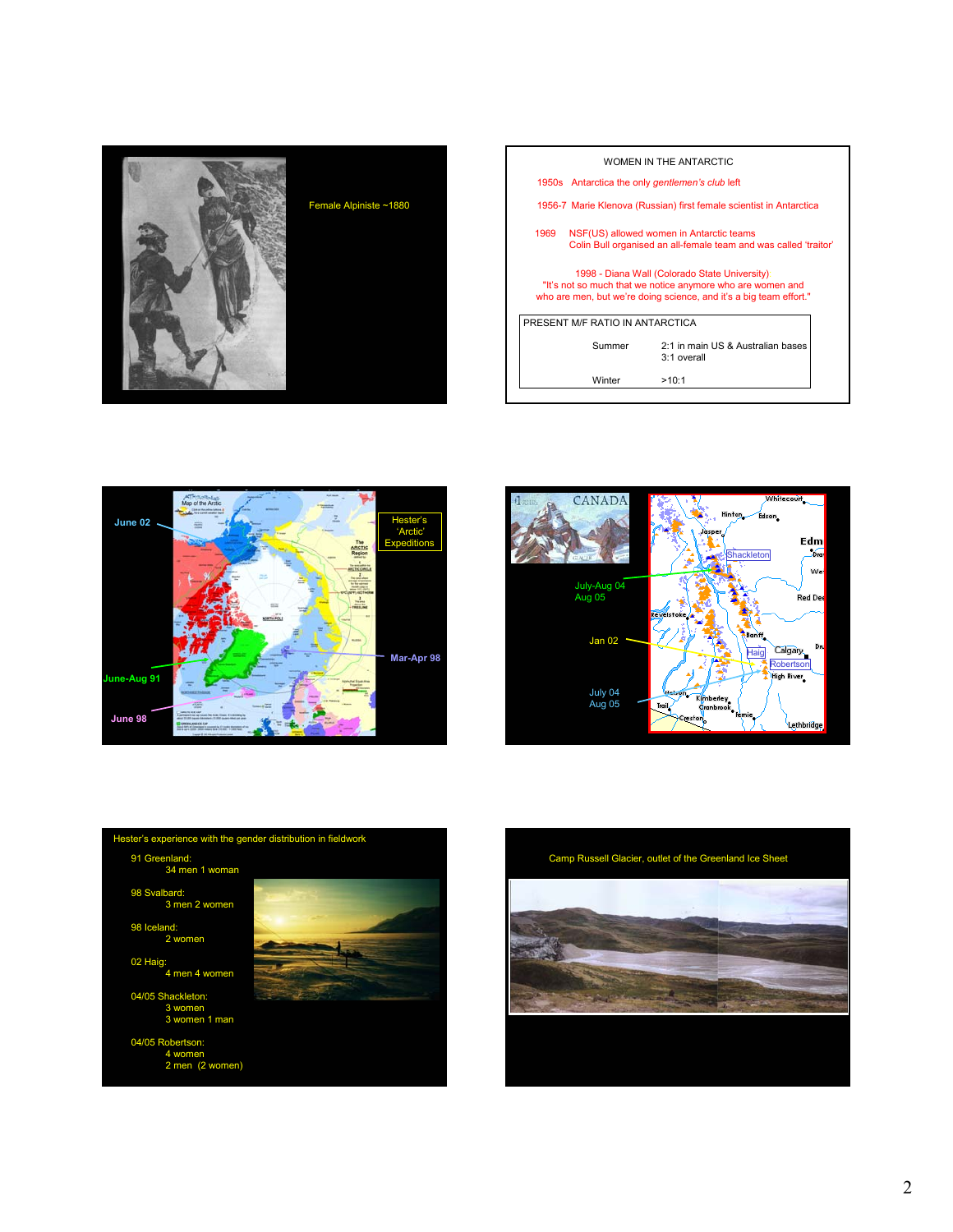









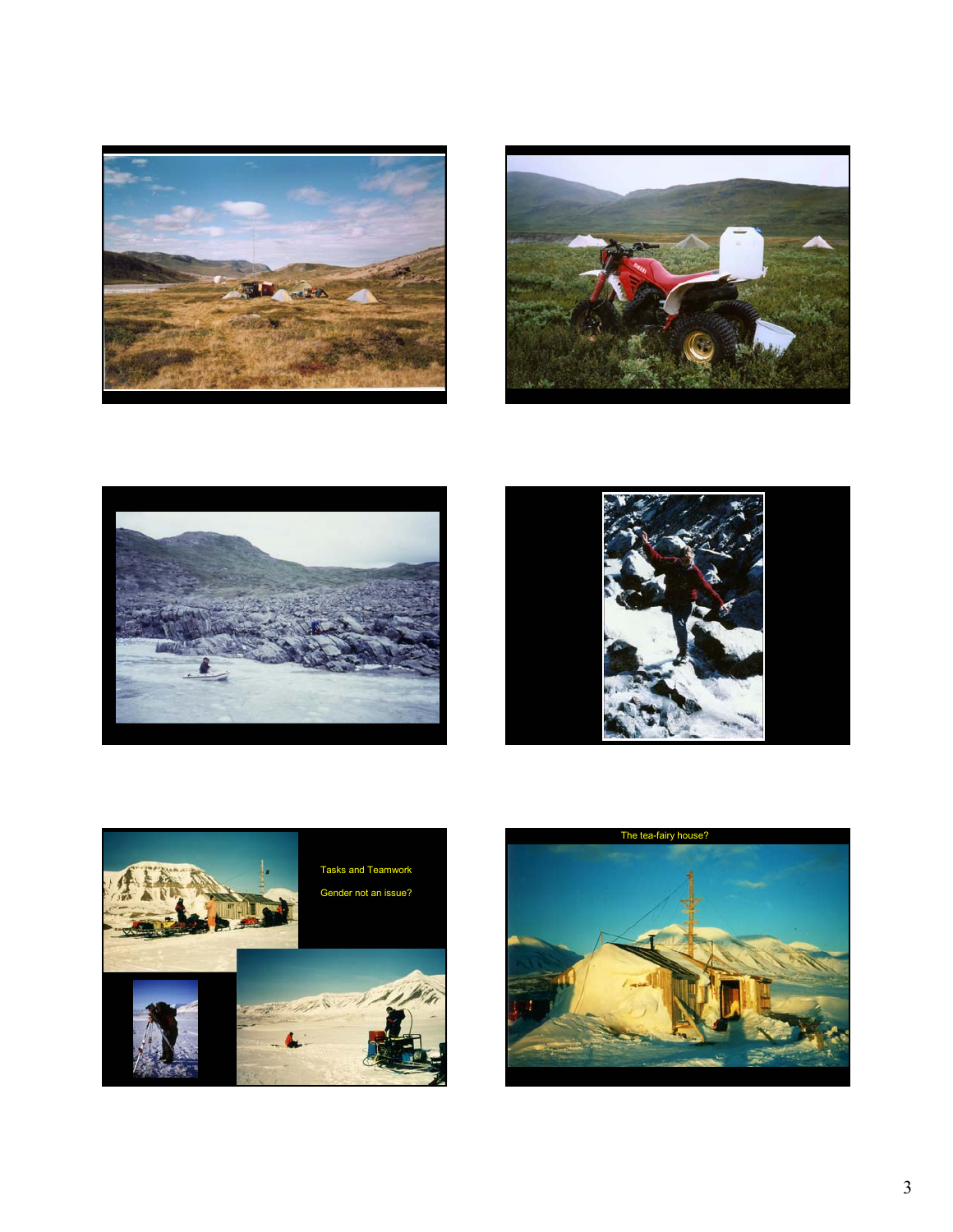









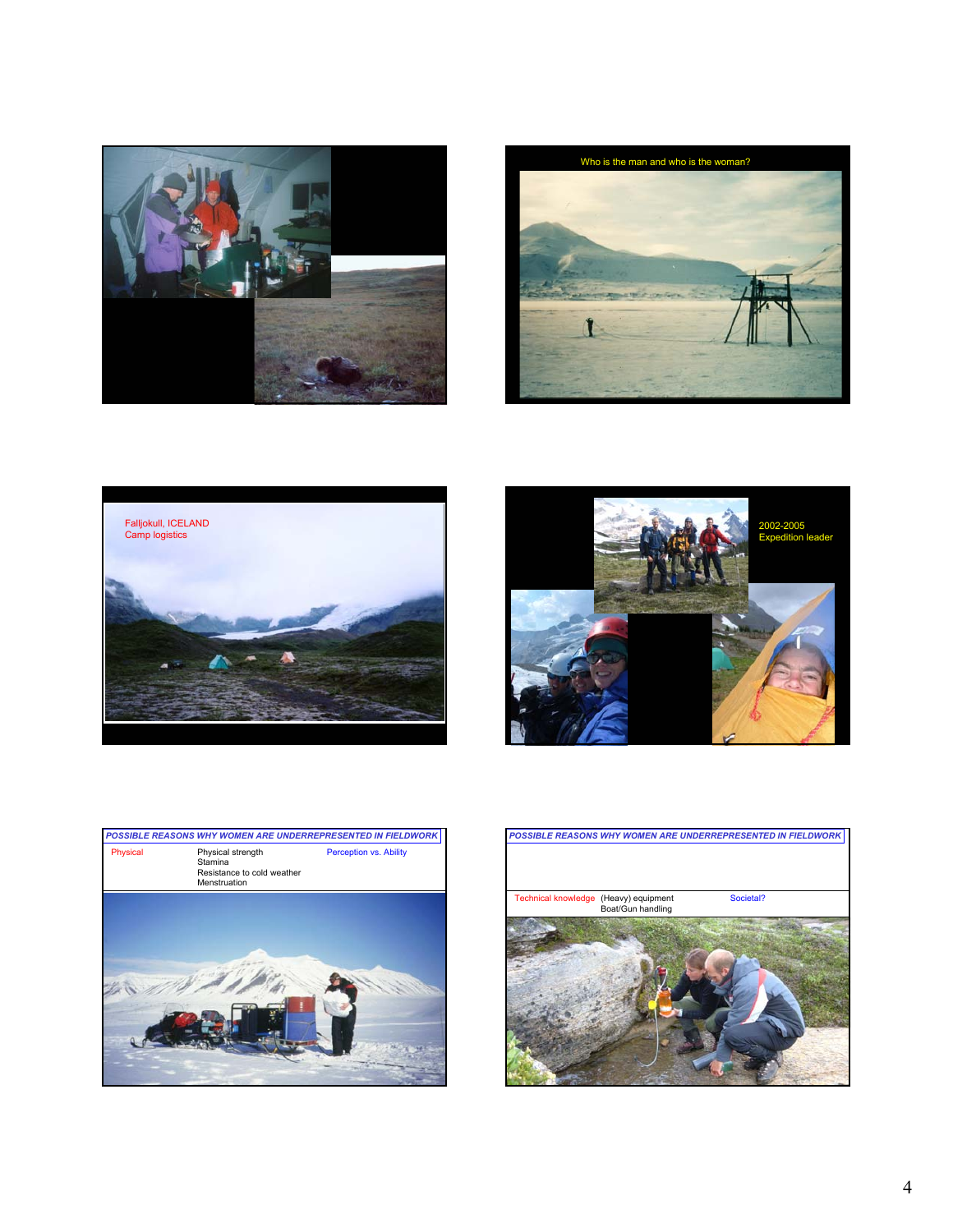